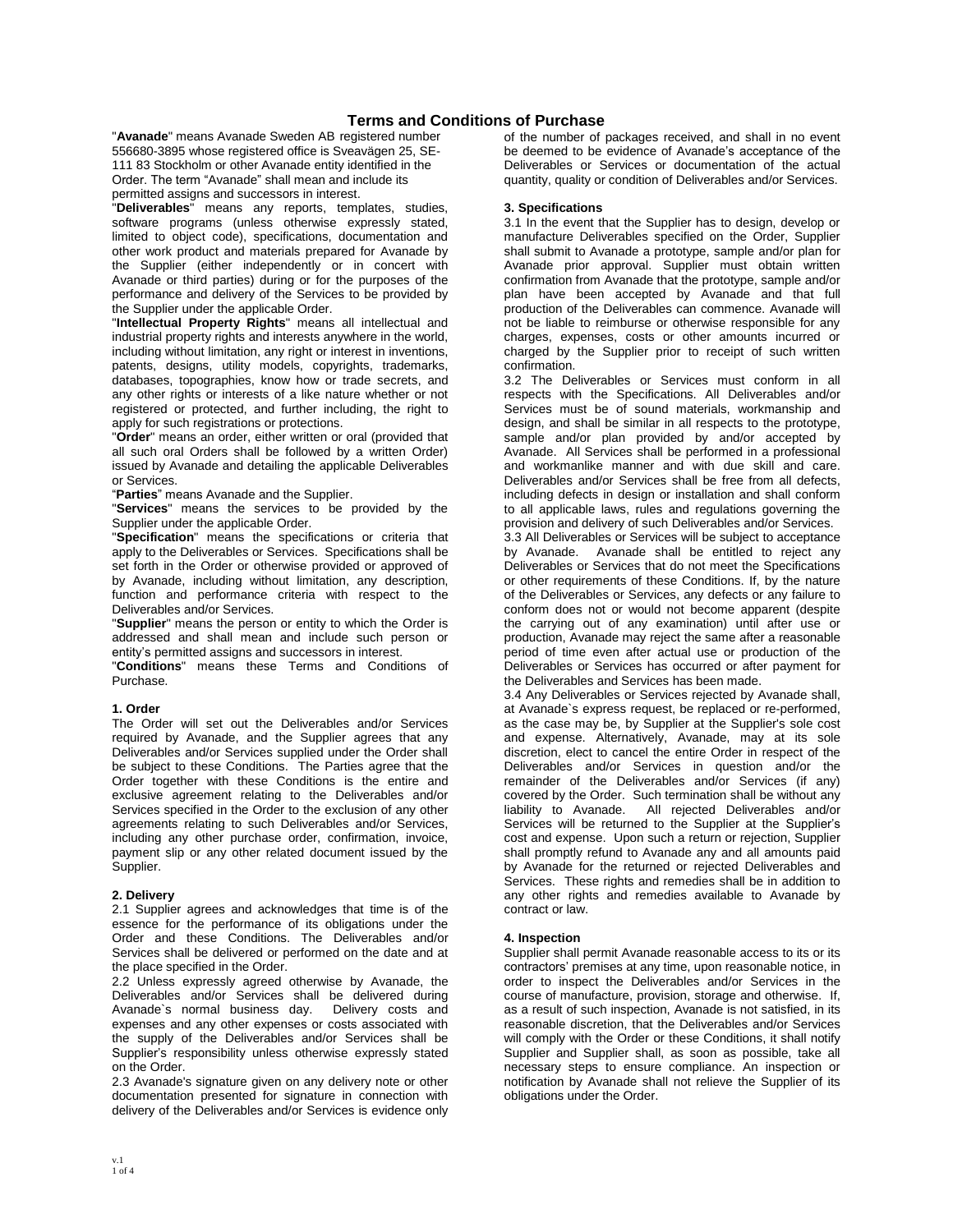### **5. Prices and Payment**

5.1 All fees, charges, expenses, prices and taxes for the Deliverables and Services shall be as specified in the Order. Unless otherwise specified in the applicable Order, the currency of such amounts shall be deemed to be in Swedish Kronor.

5.2 No increase or other upward adjustment in the prices, fees, charges, expenses and taxes shall be made unless expressly set forth in the Order.

5.3 Supplier shall submit an invoice to the Avanade department or person set forth in the Order. Invoices, shall at a minimum, contain the order number, item number, and full description of the Deliverables and/or Services and shall only be issued once the Deliverables and/or Services have been delivered and accepted by Avanade. Supplier shall provide all documentation and receipts requested by Avanade to verify the amounts charged in the invoice. Avanade shall pay the Supplier within sixty (60) days of receipt of a correct and duly submitted invoice and the required documents mentioned herein.

### **6. Delay**

If Supplier is delayed or prevented from performing its obligations under the Order by circumstances beyond its reasonable control, it shall give immediate notice to Avanade in writing. Upon receipt of such notice, Avanade may, in its sole discretion, elect to terminate the Order, in whole or in part, if Supplier cannot complete its obligations under the Order within a reasonable time as determined by Avanade. Such termination shall be without any further liability to Avanade.

### **7. Property and Risk of Loss**

Property and risk of loss in and of the Deliverables shall vest with the Supplier until delivery of the Deliverables and/or Services to Avanade and it will continue to vest with the Supplier if the Deliverables and/or Services are rejected by Avanade.

### **8. Intellectual Property Rights**

8.1 All tangible or intangible materials prepared by Supplier for Avanade pursuant to the Order and these Conditions shall be owned solely and exclusively by Avanade and Supplier hereby assigns to Avanade all rights in such Deliverables and/or Services, (including without limitation, any Inventions, patents, copyright, trade secret, trademarks and design rights therein). Supplier further shall disclose to Avanade all discoveries, inventions, ideas or techniques ("Inventions") made by Supplier, its employees and agents in carrying out the work pursuant to the Order, provided that either the conception or reduction to practice occurs during the term hereof and in carrying out the work hereunder. All such Inventions and work product shall be the exclusive property of Avanade.

8.2 Supplier will acquire from its employees and agents who may carry out the work pursuant to the Order, all such rights as may be necessary so that Avanade will receive the rights hereby agreed to be conveyed and vested in it, free of any claims of such employees and agents.

8.3 Supplier shall execute such documents or appoint Avanade as its agent and attorney in fact, to execute such documents on its behalf, and provide such assistance as Avanade may reasonably request to give full effect to the provisions of this Section.

8.4 Supplier retains no rights to use the Deliverables and/or Services provided by it hereunder or the Inventions and agrees not to challenge the validity of Avanade's and its affiliates' ownership of such work or Inventions.

8.5 These Conditions do not grant or otherwise give the Parties ownership in or other proprietary rights or license to use the other party's intellectual property rights except as expressly provided for herein.

8.6 Each party's rights and obligations under this Section shall remain in effect and survive any termination or expiration of these Conditions and the applicable Order.

#### **9. Confidentiality**

Supplier may have access to information that may relate to Avanade's and/or its affiliates' and their agents', contractors' or client(s)' past, present, or future research, development, or business activities and any proprietary products, materials, services, or technical knowledge, and is regarded as confidential or proprietary ("Confidential Information"). In connection therewith, the following shall apply: (a) Confidential Information may be used by Supplier only to assist Supplier in connection with the Deliverables or Services; (b) Supplier will protect the confidentiality of the Confidential Information in the same manner that Supplier protects its own confidential information of like kind; (c) access to the Confidential Information shall be restricted to Supplier and its employees on a need to know basis and Supplier shall not disclose Confidential Information to any third party; and (d) Confidential Information may not be copied or reproduced without Avanade's prior written consent. Supplier shall give prompt notice to Avanade of any unauthorized use or disclosure of the Confidential Information. The foregoing restrictions shall not apply to information that: (e) is previously known to Supplier (as established by Supplier's written records); (f) is acquired by Supplier from a third party which is not, to Supplier's knowledge, under an obligation to Avanade not to disclose such information, or (g) which is or becomes publicly available through no breach by Supplier of these Conditions. Unless otherwise expressly authorized in writing by Avanade, all Confidential Information made available to Supplier, including copies thereof, shall be returned to Avanade upon termination of the Order or these Conditions or request by Avanade. The obligations set forth herein shall survive termination or expiration of these Conditions and the Order.

### **10. Independent Contractor**

10.1 Supplier shall be an independent contractor and Supplier acknowledges, and confirms to Avanade, its' status as that of an independent contractor. Nothing herein shall be deemed or construed to create a joint venture, partnership, agency or employee/employer relationship between the Parties for any purpose, including but not limited to taxes or employee benefits.

10.2 Supplier will be solely responsible for payment of any and all taxes and insurance including but not limited to any and all taxes based on or measured by the Supplier's employees or agents net income or property and any and all other taxes imposed by law upon Avanade.

10.3 If Avanade is required to withhold or deduct any taxes from any payment to Supplier, Avanade will not be required to "gross up" the amount of such payment and shall pay to Supplier the total amount reflected on the invoice less the applicable withholding taxes.

10.4 Supplier shall provide and make available to Avanade any certificates, certifications and other exemption information reasonably requested by Avanade. Supplier agrees to provide Avanade upon request any documents which may be required for regulatory purposes.

10.5 Supplier recognizes its obligation to arrange for at its sole expense for all visas, work permits and like governmental authorizations of whatever nature needed or convenient in order to enable the consultant to render the services and perform any and all further obligations hereunder.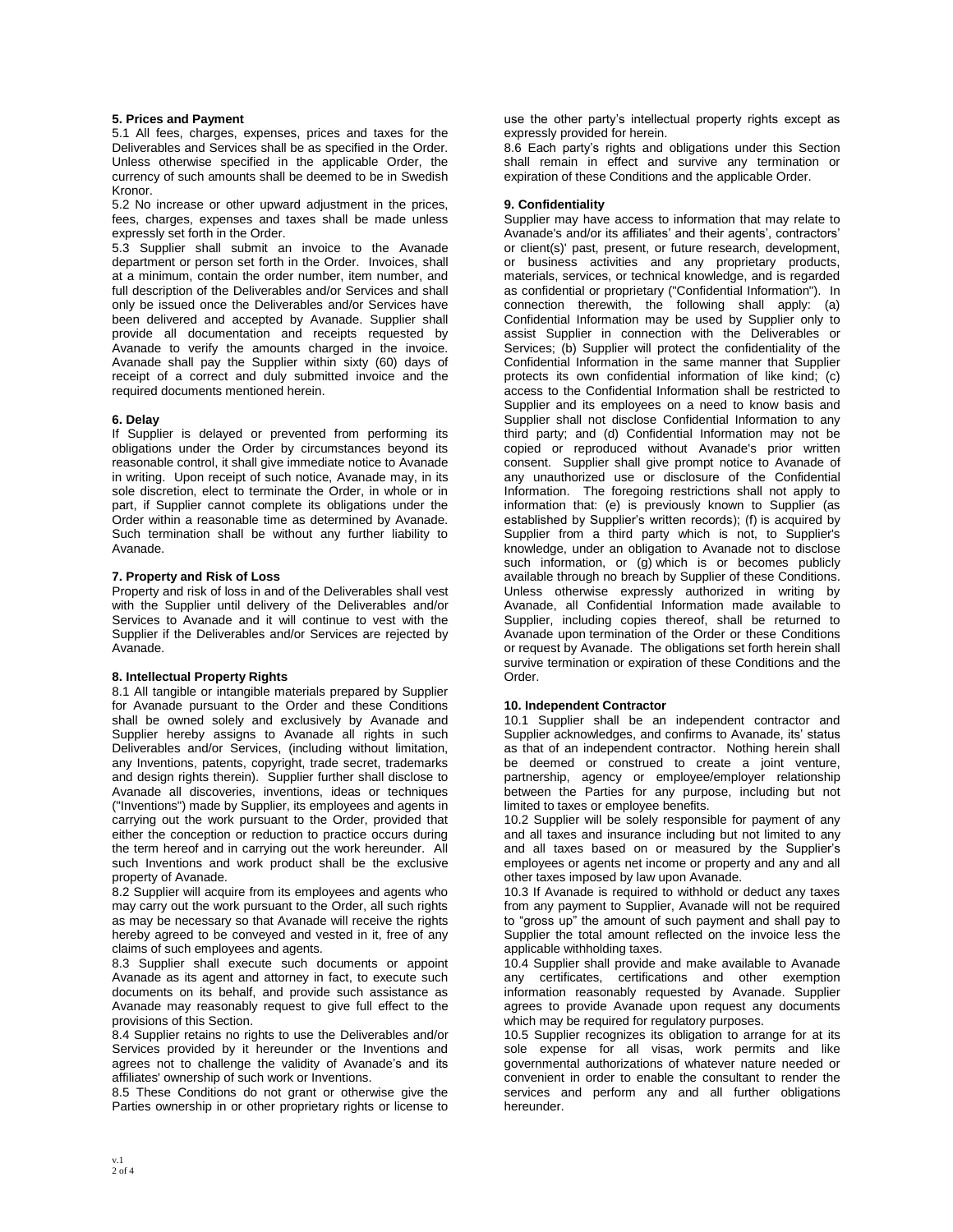10.6 Supplier and its employees and agents shall comply with all applicable work, immigration and like laws, rules and regulations in force in each country where the services will be rendered or work be performed hereunder by the Supplier. Supplier will submit to Avanade upon request evidence of compliance with the provisions of this section in a form and manner satisfactory to Avanade.

10.7Nothing in the Order or these Conditions shall create an employment relationship between any Supplier resources and Avanade. Supplier resources, shall, in no event, be deemed "leased", "temporary", "seasonal" or other employees of Avanade for any purpose. Supplier shall be solely responsible for the payment of compensation of and to the Supplier resources including their salaries, commissions, allowances and other remuneration and benefits and deduction of applicable taxes therefrom for remittance to tax authorities and Supplier shall inform Supplier resources that they are not entitled to any benefits offered by Avanade. 10.8 Supplier and its resources are not authorized and shall not have any right, power or authority to create any obligation, express or implied, or make representation on behalf of Avanade.

### **11. Indemnity and Insurance**

11.1 Supplier shall indemnify and hold Avanade and its affiliates, and their clients, employees and agents, harmless from and against any claims, demands, loss, liability, damage or expense: (i) related to the negligent or willful acts or omissions of Supplier or its resources; (ii) related to any claim that Supplier or its resources is or are not an independent contractors of Avanade; (iii) related to claims by resources of Supplier except for claims based on Avanade's willful misconduct or gross negligence; (iv) related to any claim that any, Invention, deliverable, work product or other materials delivered under these Conditions or otherwise provided in the Deliverables or Services or use of such by Avanade infringes any Intellectual Property Right; or (v) any claim that Supplier or its resources has or have breached or violated any applicable laws, rules and regulations. The indemnities provided under these Conditions and any Order shall be in addition to and not in lieu of any other remedy available to Avanade under the contract or by law.

11.2 Supplier shall have in force and maintain, at its own cost and expense, insurance coverage with a reputable and authorized insurer in which is reasonable with respect to the provision of the Order or otherwise in connection with these Conditions. Supplier shall provide evidence of any coverage maintained by Supplier for purposes of or in connection with the Order or these Conditions upon Avanade's request.

### **12. General**

12.1 The Order and these Conditions are personal to the Supplier and the Supplier shall not assign, subcontract or transfer or purport to assign or transfer the Order, these Conditions or its obligations hereunder to any other person or entity without the prior written consent of Avanade. Avanade may assign the Order or these Conditions, in part or whole, upon prior notice to Supplier.

12.2 No delay or failure by the Parties to exercise any of its powers, rights or remedies under these Conditions will operate as a waiver of such powers, rights or remedies. 12.3 These Conditions may not be modified or amended except by the mutual written agreement of the Parties.

12.4 If any provision of these Conditions or an Order is held by any competent authority to be invalid or unenforceable, the validity of the other provisions and the remainder of these Conditions or the Order shall not be affected. Supplier shall not make any announcement concerning these Conditions or the Deliverables and/or the Services and Supplier shall not use or disclose the name, trademark, domain name, service mark, logo or any other intellectual property of Avanade and/or its affiliates or their agents, employees or clients.

12.5 Supplier will maintain up to date and accurate books and records as is reasonable, including with respect to each Supplier resource performing the Services or delivering the Deliverables, including timesheets and details of expenses incurred (together with valid receipts for same), and will provide Avanade copies of and access to such books and records upon reasonable notice during normal business hours.

12.6 Any notice required or permitted to be given by either party to the other shall be addressed to that other party's registered office address. Such notice shall be effected either: (a) personally, in which case service shall be deemed effective on delivery; or (b) by pre-paid registered post, in which case service will be deemed effective on the day after posting. Parties shall attempt to amicably settle all disputes concerning these Conditions and the obligations hereunder.

# 12.7 Supplier undertakes to abide by the US Foreign Corrupt Practices Act (FCPA) and Avanade Anti-bribery Policy.

12.8 12.8 Avanade is committed to conducting its business free from unlawful, unethical or fraudulent activity. Supplier is expected to act in a manner consistent with the ethical and professional standards of Avanade as described in the Avanade Code of Business Ethics, including prompt reporting of unlawful, fraudulent or unethical conduct. A copy of the Avanade Code of Business Ethics can be found at http://www.avanade.com/nordic/Pages/code-of-ethics.aspx

14.2 Avanade has established reporting mechanisms and prohibits retaliation or other adverse action for reporting violations of these standards. Reporting channels are disclosed in detail in Code of Business Ethics document.

# **13. Term and termination**

13.1 This Agreement shall become effective upon signing thereof by both Parties and shall thereafter remain in force until all services have been duly performed and Avanade has paid therefore when it shall automatically terminate without prior notice. In addition hereto, Avanade may at any time and without cause terminate the Order by giving ten (10) days' written notice to the Supplier. Upon such termination, the Avanade shall pay the Supplier for all Services rendered, Deliverables delivered and expenses incurred by the Supplier prior to the date the Agreement terminates.

12.2 This Agreement may be terminated by either Party with immediate effect by written notice: (i) if the other Party is in material breach of any its obligations hereunder and fails to remedy such breach within ten (10) days from receipt of a written notice from the other Party specifying the breach in reasonable, or (ii) if the other Party becomes insolvent, files or is subjected to the filing of process under any law relating to bankruptcy or insolvency, consents to receivership, adopts an arrangement with its creditors in respect of repayment of debt owed to them, is dissolved, or enters or files process for the purpose of entering into liquidation, (otherwise than solely for the purpose of amalgamation or reconstruction).

12.3 Clauses  $6, 7, 8, 9, 10, 11, 13$  and  $14$  of this Agreement shall survive any termination hereof.

### **Applicable law and disputes**

13.1 This order shall be construed in accordance with and be governed by the laws of Sweden to the exclusion of its conflict of law rules ("private international law"). The U.N. convention on Contracts for the International Sale of Deliverables (1980) does not apply.